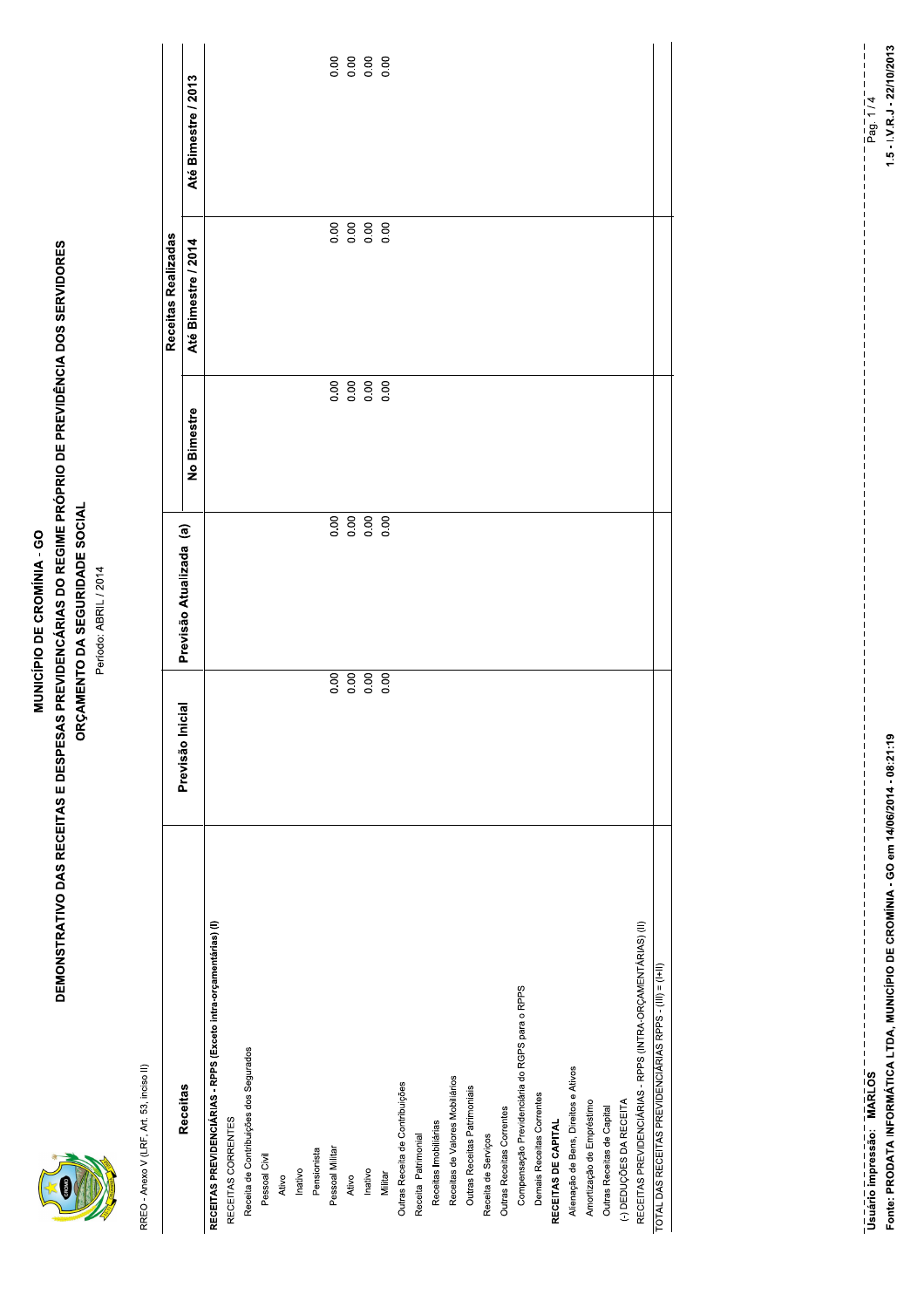#### MUNICÍPIO DE CROMÍNIA - GO

# **DEMONSTRATIVO DAS RECEITAS E DESPESAS PREVIDENCÁRIAS DO REGIME PRÓPRIO DE PREVIDÊNCIA DOS SERVIDORES** ORÇAMENTO DA SEGURIDADE SOCIAL

Período: ABRIL / 2014

|                                                                   |                                  |                       |                     | Liquidado              |                          |
|-------------------------------------------------------------------|----------------------------------|-----------------------|---------------------|------------------------|--------------------------|
| Despesas                                                          | <b>DOTAÇÃO</b><br><b>INICIAL</b> | DOTAÇÃO<br>ATUALIZADA | No Bimestre         | Até Bimestre /<br>2014 | Até o Bimestre /<br>2013 |
| DESPESAS PREVIDENCIÁRIAS - RPPS (EXCETO INTRA-ORÇAMENTÁRIAS) (IV) |                                  |                       |                     |                        |                          |
| <b>ADMINISTRACAO</b>                                              |                                  |                       |                     |                        |                          |
| Despesas Correntes                                                |                                  |                       |                     |                        |                          |
| Despesas de Capital                                               |                                  |                       |                     |                        |                          |
| PREVIDÊNCIA                                                       |                                  |                       |                     |                        |                          |
| Pessoal Civil                                                     |                                  |                       |                     |                        |                          |
| Aposentadorias                                                    |                                  |                       |                     |                        |                          |
| Pensões                                                           |                                  |                       |                     |                        |                          |
| Outros Benefícios Previdenciários                                 |                                  |                       |                     |                        |                          |
| Pessoal Militar                                                   |                                  | 0,00                  | 0,00                |                        | 0,00                     |
| Aposentadorias                                                    |                                  | 0,00                  |                     |                        |                          |
| Pensões                                                           |                                  | 0,00                  | 0,00<br>0,00<br>0,0 |                        | 0,00<br>0,00             |
| Outros Benefícios Previdenciários                                 |                                  | 0,00                  |                     |                        |                          |
| Outras Despesas Previdenciárias                                   |                                  |                       |                     |                        |                          |
| Compensação Previdenciária do RPPS para o RGPS                    |                                  |                       |                     |                        |                          |
| Demais Despesas Previcenciárias                                   |                                  |                       |                     |                        |                          |
| DESPESAS PREVIDENCIÁRIAS - RPPS (INTRA-ORÇAMENTÁRIAS) (V)         |                                  |                       |                     |                        |                          |
| TOTAL DAS DESPESAS PREVIDENCIÁRIAS RPPS (VI) = (IV + V)           |                                  |                       |                     |                        |                          |
|                                                                   |                                  |                       |                     |                        |                          |
| Reservas Orçamentárias                                            |                                  |                       |                     |                        |                          |
|                                                                   |                                  |                       |                     |                        |                          |
| RESULTADO PREVIDENCIÁRIO (VII) = (III - VI)                       |                                  |                       |                     |                        |                          |

Fonte: PRODATA INFORMÁTICA LTDA, MUNICÍPIO DE CROMÍNIA - GO em 14/06/2014 - 08:21:20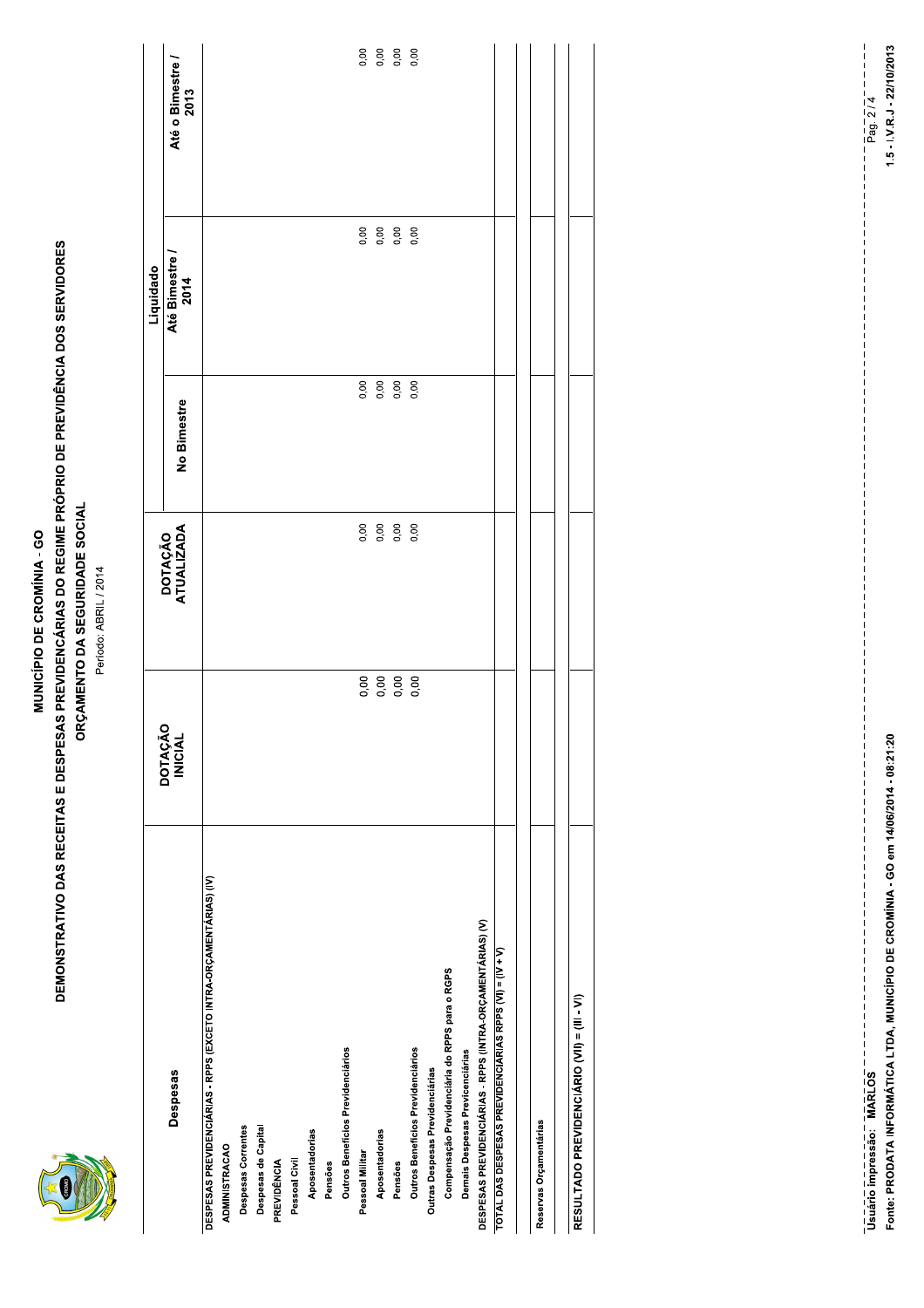|--|

#### MUNICÍPIO DE CROMÍNIA - GO

# **DEMONSTRATIVO DAS RECEITAS E DESPESAS PREVIDENCÁRIAS DO REGIME PRÓPRIO DE PREVIDÊNCIA DOS SERVIDORES** ORÇAMENTO DA SEGURIDADE SOCIAL

Período: ABRIL / 2014

|                                                                      |                            |                        |             | RECEITAS REALIZADAS       |                        |
|----------------------------------------------------------------------|----------------------------|------------------------|-------------|---------------------------|------------------------|
| APORTES DE RECURSOS PARA O REGIME PRÓPRIO DE PREVIDÊNCIA DO SERVIDOR | PREVISÃO<br><b>INICIAL</b> | PREVISÃO<br>ATUALIZADA | No Bimestre | Até Bimestre /<br>2014    | Até o Bimestre<br>2013 |
| TOTAL DOS APORTES PARA O RPPS                                        | 0,00                       | 0,00                   | 0,00        | 0,00                      | 0,00                   |
| Plano Financeiro                                                     | 0,00                       | 0,00                   | 0,00        | 0,00                      | 0,00                   |
| Recursos para Cobertura de Insuficiência Financeira                  | 0,00                       | 0,00                   | 0,00        | 0,00                      | 0,00                   |
| Recursos para Formação de Reserva                                    | 0,00                       | 0,00                   | 0,00        | 0,00                      | 0,00                   |
| Outros Aportes para o RPPS                                           | 0,00                       | 0,00                   | 0,00        | 0,00                      | 0,00                   |
| Plano Previenciário                                                  | 0,00                       | 0,00                   | 0,00        | 0,00                      | 0,00                   |
| Recursos para Cobertura de Déficit Financeiro                        | 0,00                       | 0,00                   | 0,00        | 0,00                      | 0,00                   |
| Recursos para Cobertura de Déficit Autarial                          | 0,00                       | 0,00                   | 0,00        | 0,00                      | 0,00                   |
| Outros Aportes para o RPPS                                           | 0,00                       | 0,00                   | 0,00        | 0,00                      | 0,00                   |
| RESERVA ORÇAMENTÁRIA DO RPPS                                         |                            |                        |             |                           | PREVISÃO ORÇAMENTÁRIA  |
| <b>VALOR</b>                                                         |                            |                        |             |                           |                        |
|                                                                      |                            |                        |             |                           |                        |
|                                                                      |                            |                        |             | <b>PERIODO REFERÊNCIA</b> |                        |
| Bens e Direitos Do RPPS                                              | Mês Anterior               |                        |             | Exercício / 2014          | Exercício / 2013       |
| CAIXA                                                                |                            |                        |             |                           |                        |
| BANCOS CONTA MOVIMENTO                                               |                            |                        |             |                           |                        |
| <b>INVESTIMENTOS</b>                                                 |                            |                        |             |                           |                        |
| OUTROS BENS E DIREITOS                                               |                            |                        |             |                           |                        |
|                                                                      |                            |                        |             |                           |                        |
|                                                                      |                            |                        |             | Receitas Realizadas       |                        |

Fonte: PRODATA INFORMÁTICA LTDA, MUNICÍPIO DE CROMÍNIA - GO em 14/06/2014 - 08:21:20 

 $11111$ 

Até Bimestre / 2013

Até Bimestre / 2014

No Bimestre

Previsão Atualizada (a)

Previsão Inicial

Receitas Intra-Orçamentárias - RPPS